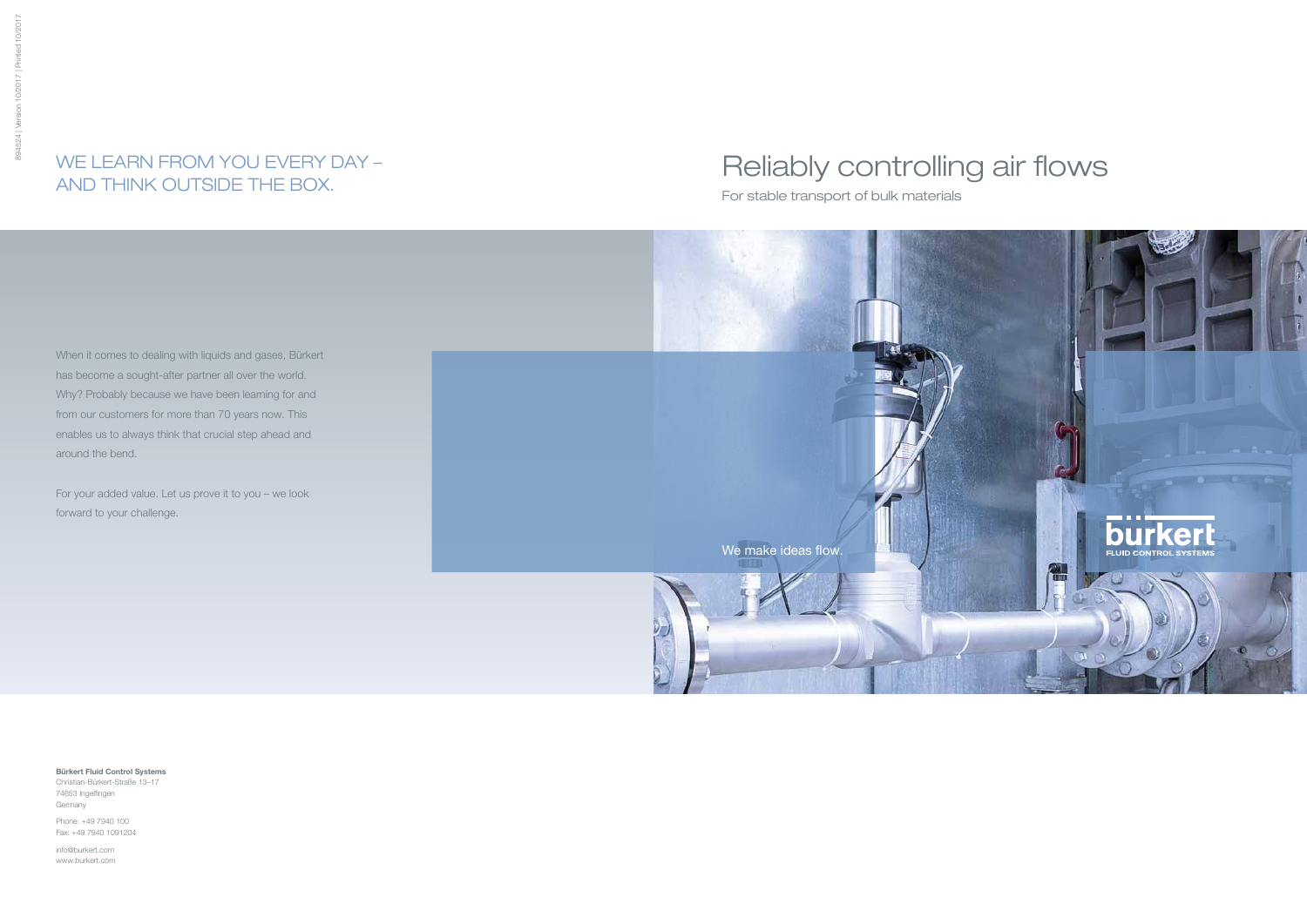## PNEUMATIC TRANSPORT OF PRODUCTS – SECURELY AND WITH LONGTERM **STABILITY**

The process of pneumatic transport requires the secure movement of products such as powders or granules from one place to the other, with consistently high quality. Bulk material properties and conveying air flows are key considerations. The diversity of the bulk materials must be taken into account and conveying air flows must be reliably controlled. With our intelligent systems and product solutions, we transport your demanding materials reliably to the destination.

The pneumatic transport of carbon black pellets and reliable raw material supply in tyre manufacture.

**Products** 8

#### **Systemhaus** 7

### WE SPEAK YOUR LANGUAGE. FLUENTLY

Precise and flexible transport of a wide variety of products with various

Process shut-off and process control valves that increase your productivity and precisely adjust dry bulk transport.

### Selectively controlling conveying air characteristics 4

Where systems take form. This is where customer-specific solutions are crafted according to your requirements and ideas.

#### From the field 9

Our air flow rate controller guarantees stable processes and assures the

Your solution 6

quality of the bulk material.



We love a good challenge. That is because we are simply fascinated by everything that flows. No matter if our customers require solutions for measurement, control or both – we always find unconventional ways of developing individual solutions.

Whether it is about flow, level, pressure, dosing, analysis, filtration, temperature, mixing or the automation of processes – liquids and gases have to be measured and controlled. These are the fundamental fluidic variations upon which industrial process technology is based, and Bürkert's specialty with its expertise and entire range of solutions and services.

What makes us special? At Bürkert, we start with your fluidic challenge and draw on the basic physical principles. This way we make use of the fluidic relationships and our experience with physics, duplicating them across the most diverse applications and industries and hence solving the same or similar challenges. You in turn benefit from a deep pool of expertise, which we accumulate from multiple industries and apply individually to your needs. For the ideal solution to your specific challenge.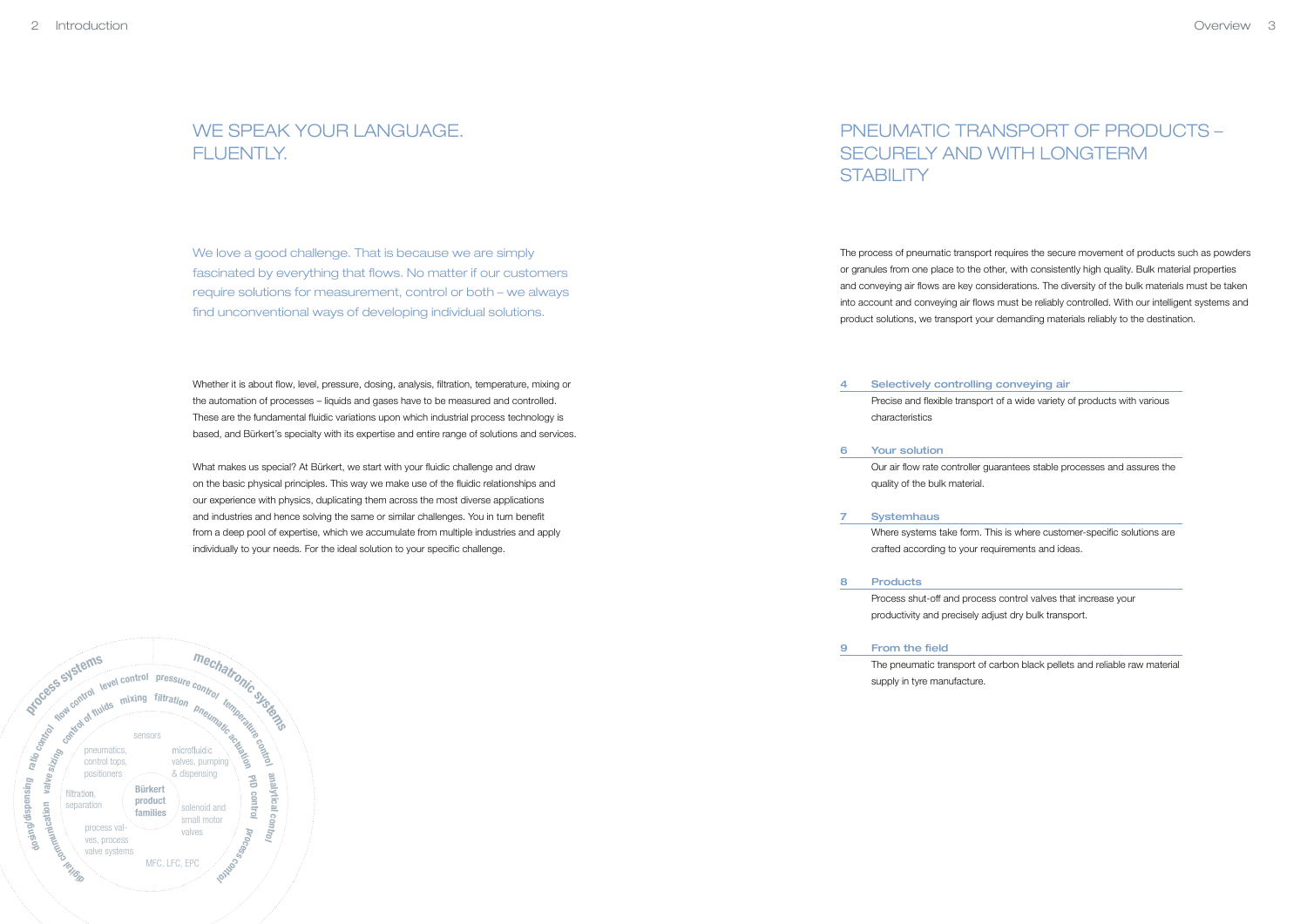### WHAT MATTERS IS THE CONVEYING METHOD

Bulk material properties have an enormous influence on the selection of the correct pressure conveying method. All processes share a requirement for stable operating points so that product transport is smooth and consistent. The pressure conveying from a pressure vessel (silo) into a pipeline to the next pressure vessel can be carried out with or without a rotary feeder. This device is used to discharge pressurised powder from vessels. The upper air pushes the product out of the vessel while the lower air accelerates the bulk material into the pipeline. A smaller sender vessel is

typically fed through a larger storage vessel. In the case of dilute phase conveying, the bulk material is transported with low pipeline charging, low air pressure and high velocity. In the case of dense phase conveying, also known as plug or slow conveying, on the other hand, the bulk material is moved with high pipeline charging and low flow velocity. The air speed is set by an air flow controller. The dense phase conveying guarantees even lower changes in the bulk material properties as the dilute phase conveying.

- **Efficient enhancement of your system with our** compact and economical air flow control unit
- Stable transport of your bulk materials by our automatic conveying air flow control even over longer distances
- Sustainable use of your system by flexible air flow measurement even after the piping or product characteristics are changed



Despite their diversity, bulk materials are always conveyed in closed pipeline systems, if they have to be protected from external influences during transportation or if environment should be protected from their influence. If, for example, fine powders are conveyed in an open system, this would heavily contaminate the environment and make conveying of the powders more difficult as they absorb ambient moisture. Dried compressed air is a tried & tested transport medium for such materials. A distinction is made between vacuum and pressure conveying systems. Pressure conveying requires selective control of the conveying air, depending on the product to be conveyed, in order to protect pipes from clogging, to preserve the quality of the bulk materials and their properties, or to protect the environment from contamination.

#### THE BENEFITS

### SELECTIVELY CONTROLLING CONVEYING AIR SECURE TRANSPORT OF YOUR BULK MATERIALS

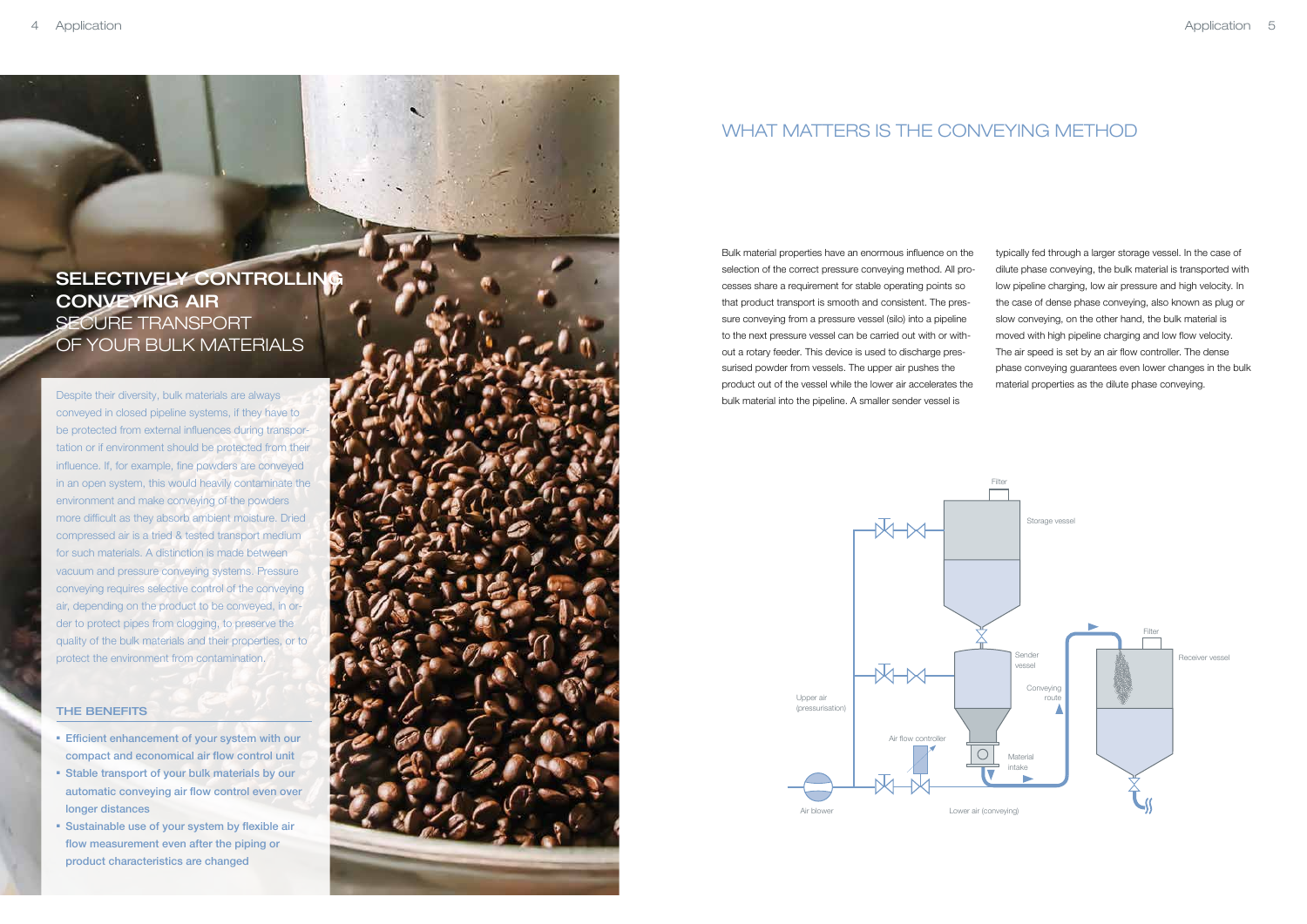## CONTROLLED AIR FLOWS FOR YOUR BULK MATERIAL TRANSPORT

The type 8750 air flow rate controller consistently ensures the correct air flows when transporting your products. Its control valve – a flexible orificie – is operated by the process controller via the actuator. The valve characteristic is known to the process controller. He measures the upstream and

downstream pressure (differential pressure across the valve), calculates the current flow rate, and then adjusts the valve position so that the current flow automatically matches the desired setpoint flow.

### WHERE SYSTEMS TAKE SHAPE THE BÜRKERT SYSTEMHAUS

Bürkert has established an international engineering network that understands the challenges of your market and translates them into tailored system solutions based on concentrated competences. For you as a systems customer, Bürkert is not simply a developer of fluid technology, but also an expert in various other fields such as mechanical production, plastics technology and software development. This means that many areas of expertise are concentrated under one roof, resulting in valuable savings for you regarding time and money.

Significant cost savings because one system takes charge of all conveyingrelated tasks and no additional equipment is required.

From the idea, development and initial testing, all the way to the production phase, the teams from various specialist departments work in an interdisciplinary way. They act autonomously in terms of technology to create your system solution. This way, cooperative partnerships produce solutions that exactly meet your requirements. Application experience gained over decades, combined with our comprehensive product range, forms the basis for innovative and customerspecific solutions. An existing platform hence serves as a basis for creating a customised solution quickly and efficiently – consequently reducing your time to market considerably.

For Bürkert, offering customer-specific answers means not only developing individualised systems, but also covering the associated production and logistics processes. This makes a Bürkert Systemhaus the ideal location to develop and produce tailor-made solutions efficiently and with a high level of creativity.

#### THE BENEFITS



Highest product quality by controlled and variable adjustment of the air flow.



Considerable time savings thanks to low installation costs for new installations or modernisation of your existing plant.



Stable processes even at high ambient temperatures.



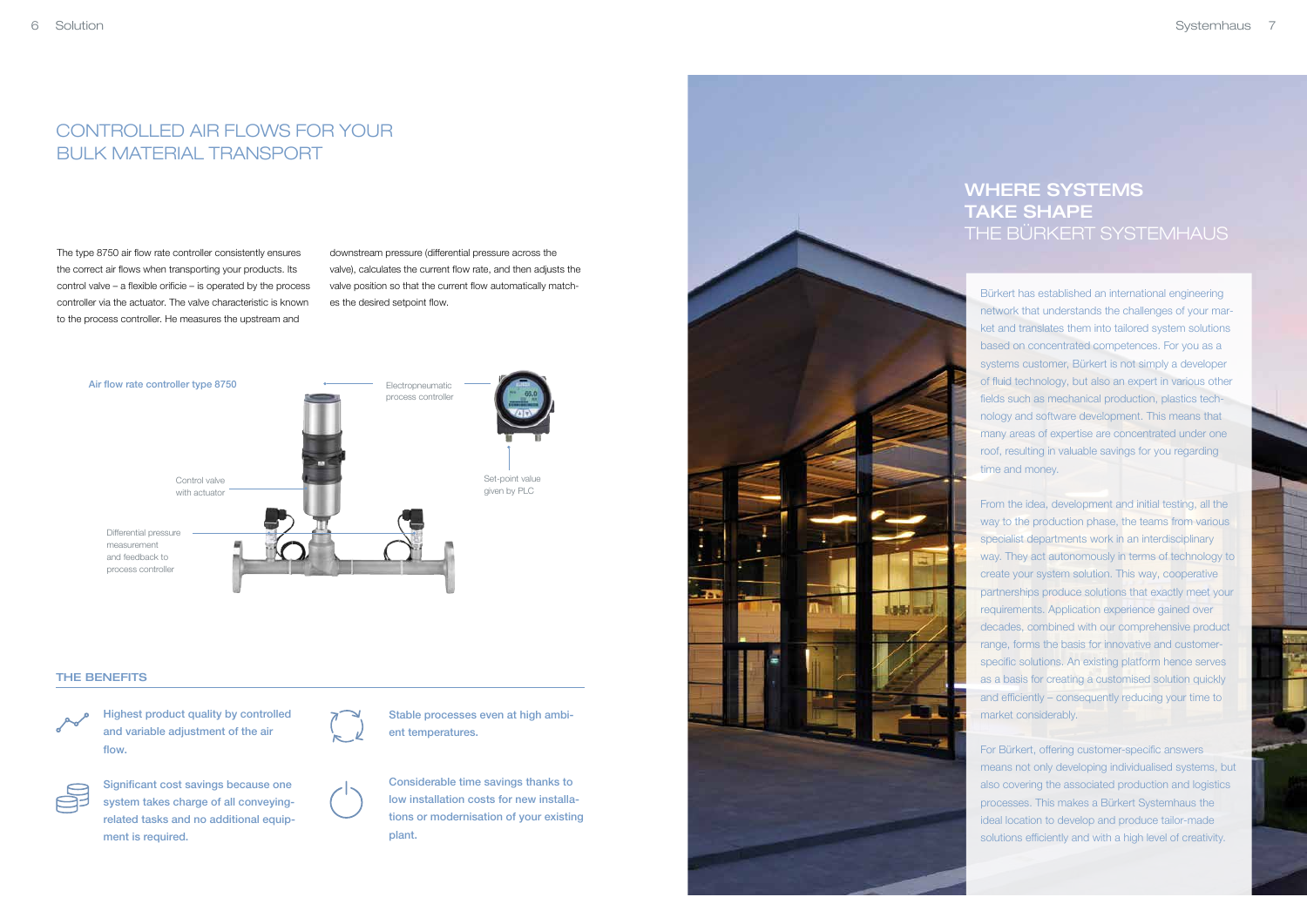### AT A GLANCE

| Company     | Zeppelin Systems GmbH                          |
|-------------|------------------------------------------------|
| Application | Pneumatic transport of carbon black            |
| Requirement | Uniform and controlled slow CON-               |
|             | veying at low bulk material velocity           |
| Solution    | Reliable and longterm stable air               |
|             | flow rate controller                           |
| Added value | Secure. stable and uniform con-                |
|             | veying with consistent high product<br>quality |

- Pneumat. controlled ball valves with rotary actuator up to DN100
- Operable in high temperature ranges
- 



- Electromagnetic diaphragm valve up to DN50
- Vibration-resistant, centrally screwed coil system
- 
- High flow rates

#### Type 2100 angle seat valve Type 2101 globe valve Type 8805 ball valve

- Pneumatically controlled seat valves up to DN100
- Space-saving due to compact design
- Cost-saving due to long service life
- Easy integration of automation units, e.g. pneumatic controls or position feedback



#### Type 6281 solenoid valve

### MEASURING, CONTROLLING AND REGULATING PNEUMATIC TRANSPORT PROCESSES

Application of air flow rate controller type 8750 in the conveying system of Zeppelin Systems GmbH

Zeppelin Systems GmbH is a world-leading supplier of plant engineering for the handling of high-quality bulk materials. Also in the rubber and tyre industry, the precise feed of raw materials is a decisive factor. The pulverised carbon black for tyres is pneumatically conveyed in hermetically sealed systems. The lowest possible bulk material speed of 1-4 m/s is vital for a slow conveying that is gentle on the sensitive substances, in which the increase in the fine fraction (particle size <125 μm) is considerably reduced. In modern rubber mixtures, various carbon black qualities with very different flow characteristics are used. Nevertheless, the conveying system has to operate at all times dust-free and with a constant performance. A stable operating point is achieved by means of a uniform carbon black flow, a regulated air flow supply and a reliable bypass pipeline system, which is of central importance in slow conveying. An air flow rate controller controls the conveying air flow in the main line and a second the bypass air flow, which is added to the

main line at regular intervals. This ensures secure and stable conveying with consistently high product quality.

### GENTLE CARBON BLACK TRANSPORT FOR TOUGH TYRES

#### PROCESS SHUT-OFF VALVES





#### Type 8802 globe valve

- Electro-pneumatically actuated control valves with integrated process controller DN4-DN100
- Integrated automation
- Maintenance-free operation



- valves DN3 to DN50
- High precision and dynamic control
- Weather-, shock- and vibration-resistant design

### OTHER PRODUCTS FOR PNEUMATIC CONVEYING

- Valve islands for pneumatic control of process valve types 8644 and 8647
- Compact mass flow controllers for air flows up to  $150$  Nm<sup>3</sup>/h (air) type  $8745$
- Mass flow meter type 8008 for up to  $825$  Nm<sup>3</sup>/h (air)
- Electropneumatic position and process controllers types 8792 and 8793 for remote control of pneumatic actuators
- Filling level sensors with oscillating fork principle types 8110, 8111, 8112
- Pressure sensors of type 8323 with housing and parts in contact with fluid made of corrosion-resistant stainless steel



### PROCESS CONTROL VALVES